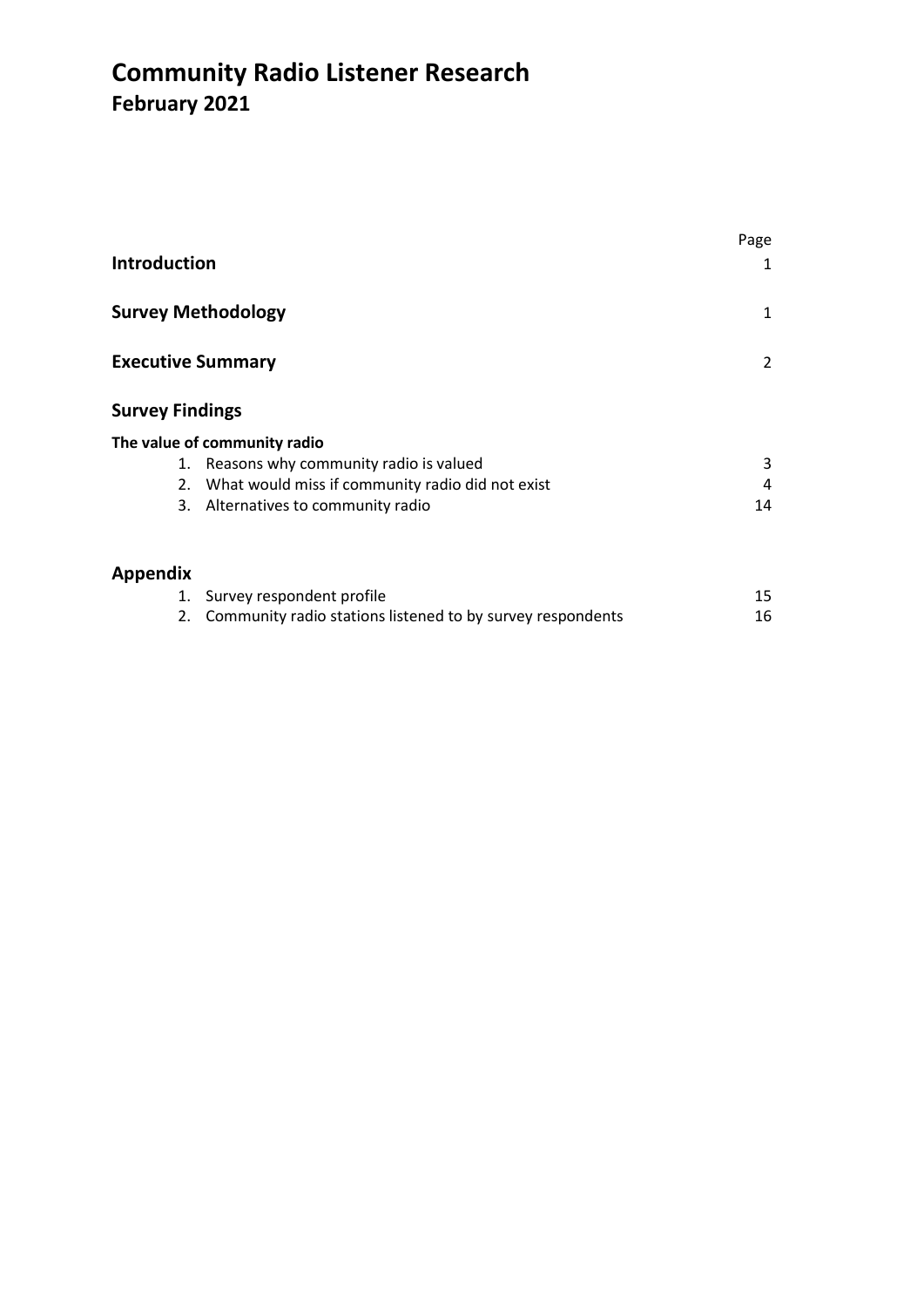## **Introduction**

In February 2020, the Department for Digital, Culture, Media & Sport announced the scope of the **Digital Radio and Audio Review**. The Review will examine the issues facing radio in the next decade and is part of a government commitment *'to ensure a sustainable, vibrant radio and audio sector for the UK in the long term'*.

Community Radio is recognised as playing an important role in providing hundreds of communities throughout the UK with local information, entertainment and a forum for debate. However, it is a sector which historically has been under-researched. This study seeks, in part, to address this shortfall and so help inform Community Radio's input into the Review. It is also hoped this research will act as a platform to help shape future research projects into the sector.

The objective of this study was *to provide insight into community radio audiences: specifically, why they listen to community radio*.

Complementing this study is a separate workstream. This uses RAJAR, the body in charge of measuring radio audiences, to derive UK audience estimates for Community Radio and its demographic profile.

The project was managed by Rupert Steele (Radiocentre) and this report written by Rupert with John Carroll (GfK). Special thanks are accorded to Bill Best and Janey Gordon at the Community Media Association (CMA) for their extensive support with this project.

## **Survey Methodology**

The survey took the form of an online questionnaire. The CMA publicised the survey's existence to community radio stations via email and social media. Stations were encouraged to invite their listeners to participate in the research. Note, therefore, that a) respondents self-selected to participate b) respondents originate from only those stations which elected to participate in the research c) the research was conducted online. These factors mean *the results from this research should not be relied upon to be representative of the UK community radio audience*.

Fieldwork took placed between 5<sup>th</sup> February 2021 and 24<sup>th</sup> February 2021. To stimulate response, an incentive comprising a prize draw for the chance to win one of twenty £50 Amazon vouchers was employed.

The survey was completed by 1,316 listeners to 153 community radio stations (see Appendix). For this report, respondents are categorised into three mutually exclusive groups:

|    |                                                                                                                                     | No. of respondents |
|----|-------------------------------------------------------------------------------------------------------------------------------------|--------------------|
| 1. | Those who are directly involved in some way with their community<br>station e.g. as a volunteer                                     | 308                |
|    | Those who know someone involved with the community station<br>they listen to, but who are not themselves involved with the station  | 387                |
| З. | Listeners to community radio who are neither involved with the<br>station they listen to nor know someone involved with the station | 621                |
|    | TOTAL                                                                                                                               | 1.316              |

The focus of this report is on the Listener group, listed third in the table above, although results from the two other groups are included in parts of this report. All results are unweighted.

Definition

For the purposes of this report, a community radio service is defined as:

a) Licensed community radio services (including those not on air but which have been granted an FM licence award).

b) Internet stations that (i) purport to be community stations and (ii) have evidence of being a Community Interest Company or equivalent (i.e. they meet the test of being constituted as a non-for profit company).

c) Are not a hospital or college radio station.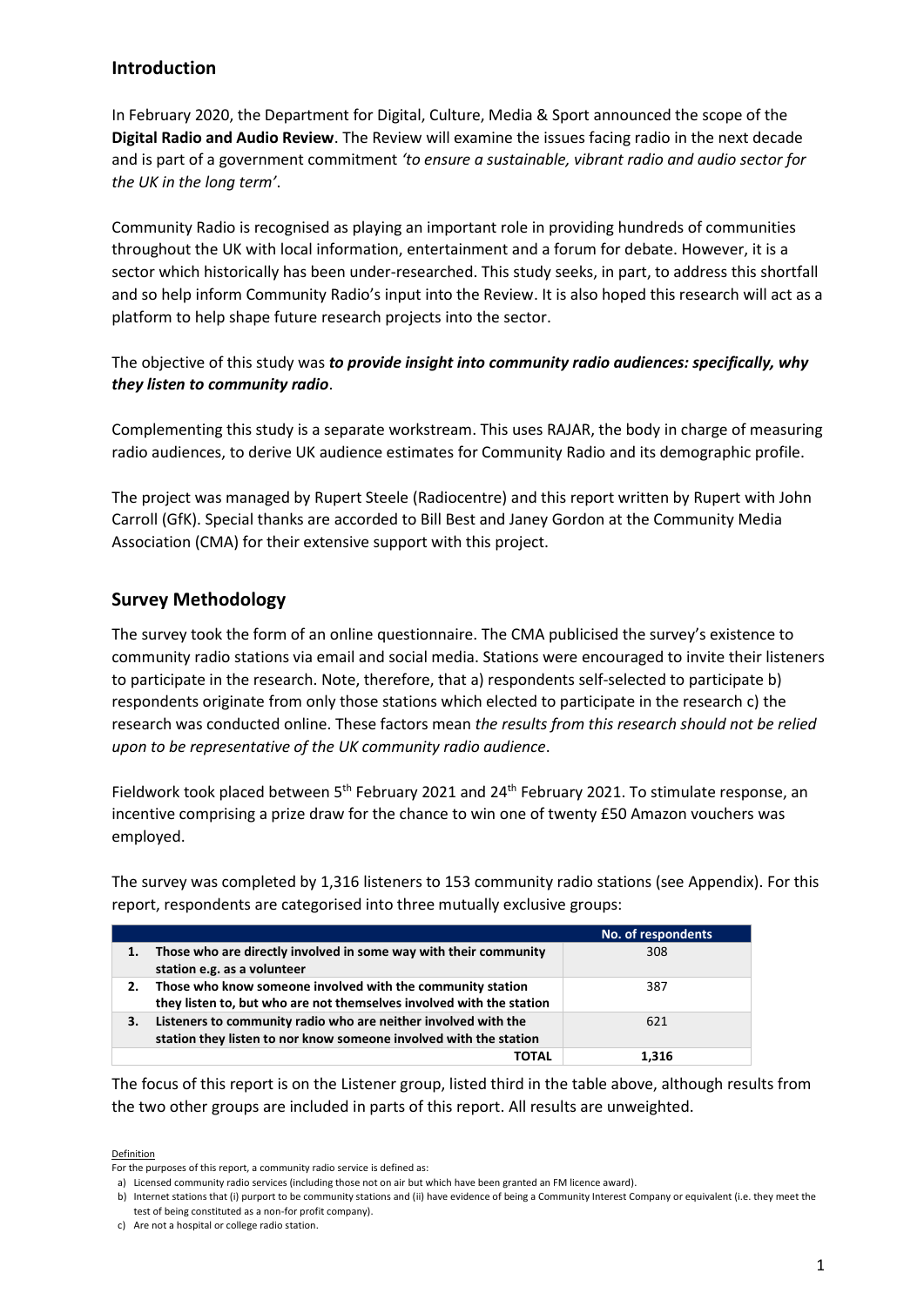## **Executive Summary**

In February 2021, research was undertaken to help better understand the relationship that listeners have with their community radio stations. An online survey was conducted amongst those listeners who responded having seen or heard the research publicised via the CMA or the community radio stations themselves. Listeners to over 150 community radio stations across all four countries of the UK participated. The survey was not designed to be representative of the UK population or of all community radio listeners. Specifically, the objective was to provide insights into the value and needs being fulfilled by community radio for its audience.

The survey results underline the deep connection that listeners have with their community station. Indeed, many said they would be disappointed and some devastated if their community station were no longer on air. When asked what the survey participants valued most about their community station, the most prominent attributes were:

- Highly localised news, traffic and weather updates
- Diversity of music
- Relatable and personable presenters
- Providing a community service and connection to the local area

Having the ability to hear very local news is a valued attribute of community radio, especially in areas where there is no other local station, or if nearby stations cover wider areas. In some places, the absence of a local newspaper means community radio may be the only source of regular local news updates.

Music plays an important role for the listeners and the type of the music played by community stations is regarded by many as an extremely influential reason for listening. The specific music genre played is important and some listeners relish the varied and unpredictable nature of the music selection. Another aspect of community radio which listeners appreciate is that it showcases local musical talent.

The presenters are considered engaging, likeable, relatable and authentic. Such is the connection between listener and presenter, many community radio listeners consider presenters as friends or part of the family. They also note that those who work in community radio are volunteers.

The sheer localness of community radio output means many listeners feel a strong affinity with their station. Helping engender a feeling of connection is the fact that many community stations encourage listener participation. For many, it is a way in which to hear about issues and activities in the area. Respondents also cited that their community station provided practical and emotional support during the coronavirus pandemic.

More broadly, listeners appreciate their community radio station because it raises awareness of local services, highlights local good causes and supports local events. They also welcomed that community radio carries advertising of local relevance.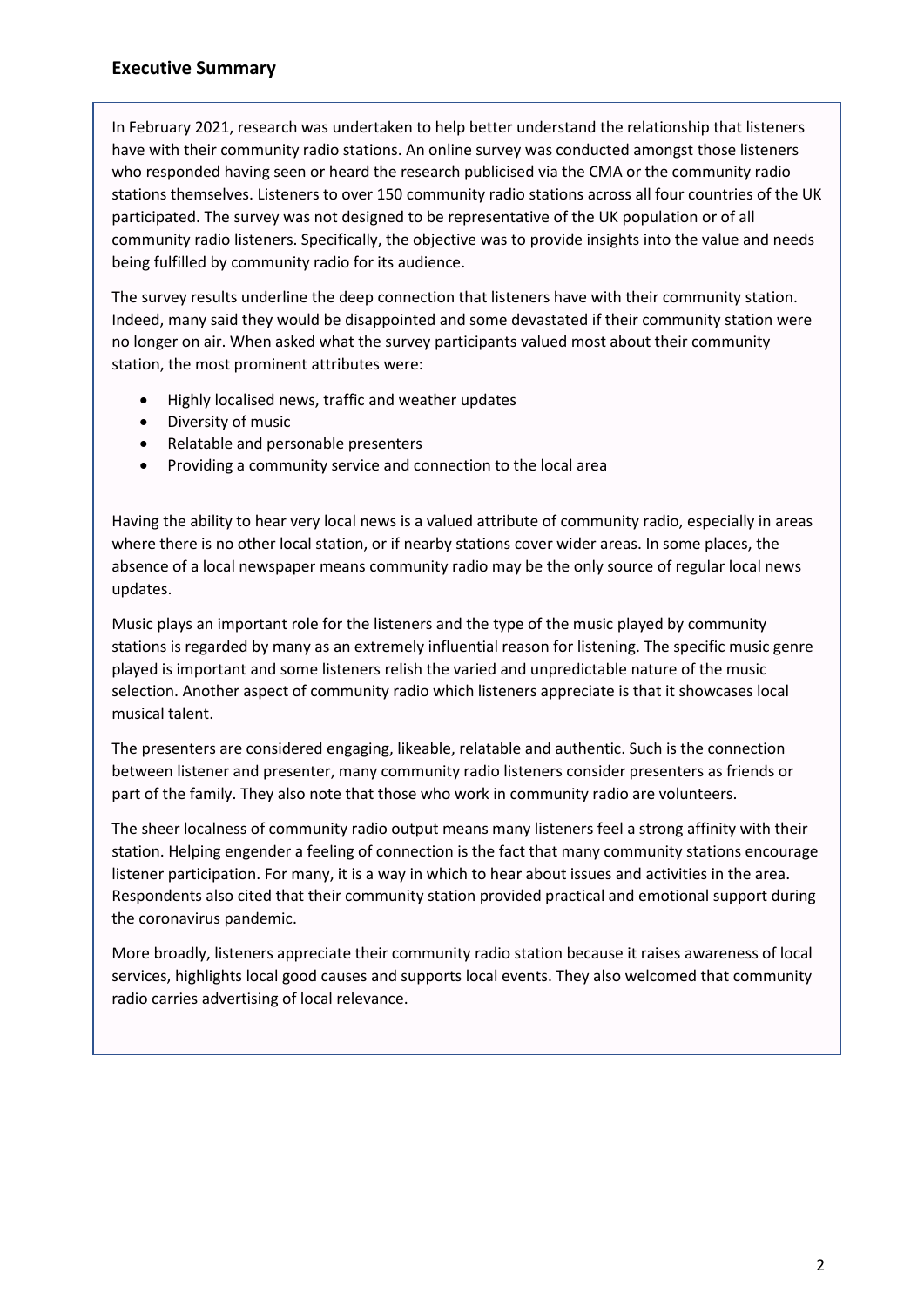# **Survey Findings The value of community radio**

### **1. REASONS WHY COMMUNITY RADIO IS VALUED**

When asked what respondents valued most about their community station, two aspects were prominent. A fifth (19%) indicated the station attribute they valued most was its provision of *'local news/information'*. A similar proportion (18%) said that for them, the most valued element of community radio was that *'it involves the community'*.

#### **Figure 1: Reasons why community radio is valued**

*Q. Below is a list of all the things people have said they value about community radio stations. Which of the things on the list do you value about [your community radio station]? Please select all that apply.*

| <b>WHY COMMUNITY RADIO IS</b><br><b>VALUED</b>    | <b>Community radio</b><br>listeners (%) |                    | Listeners who know<br>someone at the<br>community radio station<br>they listen to (%) |                   | Those involved with a<br>community radio station<br>(% ) |                           |
|---------------------------------------------------|-----------------------------------------|--------------------|---------------------------------------------------------------------------------------|-------------------|----------------------------------------------------------|---------------------------|
|                                                   | Valued (%)                              | Valued<br>MOST (%) | Valued (%)                                                                            | Valued<br>MOST(%) | Valued (%)                                               | Valued<br><b>MOST (%)</b> |
| It involves the community                         | 63                                      | 18                 | 76                                                                                    | 22                | 81                                                       | 30                        |
| Local news/information                            | 59                                      | 19                 | 65                                                                                    | 11                | 60                                                       | 9                         |
| Presenters sound like ordinary<br>people          | 54                                      | 9                  | 64                                                                                    | 8                 | 71                                                       | 6                         |
| Local voices/personalities                        | 52                                      | 10                 | 65                                                                                    | 11                | 66                                                       | 5                         |
| It's independent/not part of big<br>business      | 43                                      | 6                  | 49                                                                                    | $\overline{7}$    | 57                                                       | 5                         |
| It's for people like me                           | 37                                      | 9                  | 47                                                                                    | 6                 | 50                                                       | $\overline{4}$            |
| Specialist interest music                         | 33                                      | 10                 | 44                                                                                    | $\overline{7}$    | 57                                                       | 6                         |
| Local music artists                               | 29                                      | $\overline{4}$     | 34                                                                                    | 3                 | 49                                                       | 3                         |
| Carries advertising for businesses<br>local to me | 26                                      | $\overline{2}$     | 32                                                                                    | $\mathbf{1}$      | 33                                                       | $\overline{0}$            |
| Programmes not available<br>elsewhere             | 22                                      | 3                  | 25                                                                                    | $\overline{2}$    | 49                                                       | 3                         |
| Specialist interest programming                   | 19                                      | 3                  | 30                                                                                    | $\overline{4}$    | 53                                                       | 3                         |
| Carries advertising that is<br>relevant to me     | 16                                      | $\ast$             | 19                                                                                    | $\ast$            | 23                                                       | $\mathbf{1}$              |
| Doesn't carry advertising                         | 6                                       | $\mathbf{1}$       | $\overline{3}$                                                                        | $\Omega$          | 9                                                        | $\mathbf{1}$              |
| <b>Broadcasts non-English</b><br>programmes       | 3                                       | $\ast$             | 4                                                                                     | $\mathbf{1}$      | $\overline{q}$                                           | $\overline{0}$            |
| People I know are involved with<br>the station    | $\mathbf 0$                             | $\mathbf{1}$       | 100                                                                                   | 14                | 69                                                       | 3                         |
| I am involved with the station                    | $\mathbf 0$                             | $\mathbf 0$        | $\overline{0}$                                                                        | $\Omega$          | 100                                                      | 20                        |
| Other, please specify                             | 5                                       | 5                  | 4                                                                                     | $\overline{2}$    | 5                                                        | $\mathbf{1}$              |
| None of these things                              |                                         | $\mathbf{1}$       |                                                                                       | $\mathbf{1}$      |                                                          | $\overline{0}$            |

*Q. which of the things on the list do you MOST value about [your community radio station]?*

\* less than 0.5%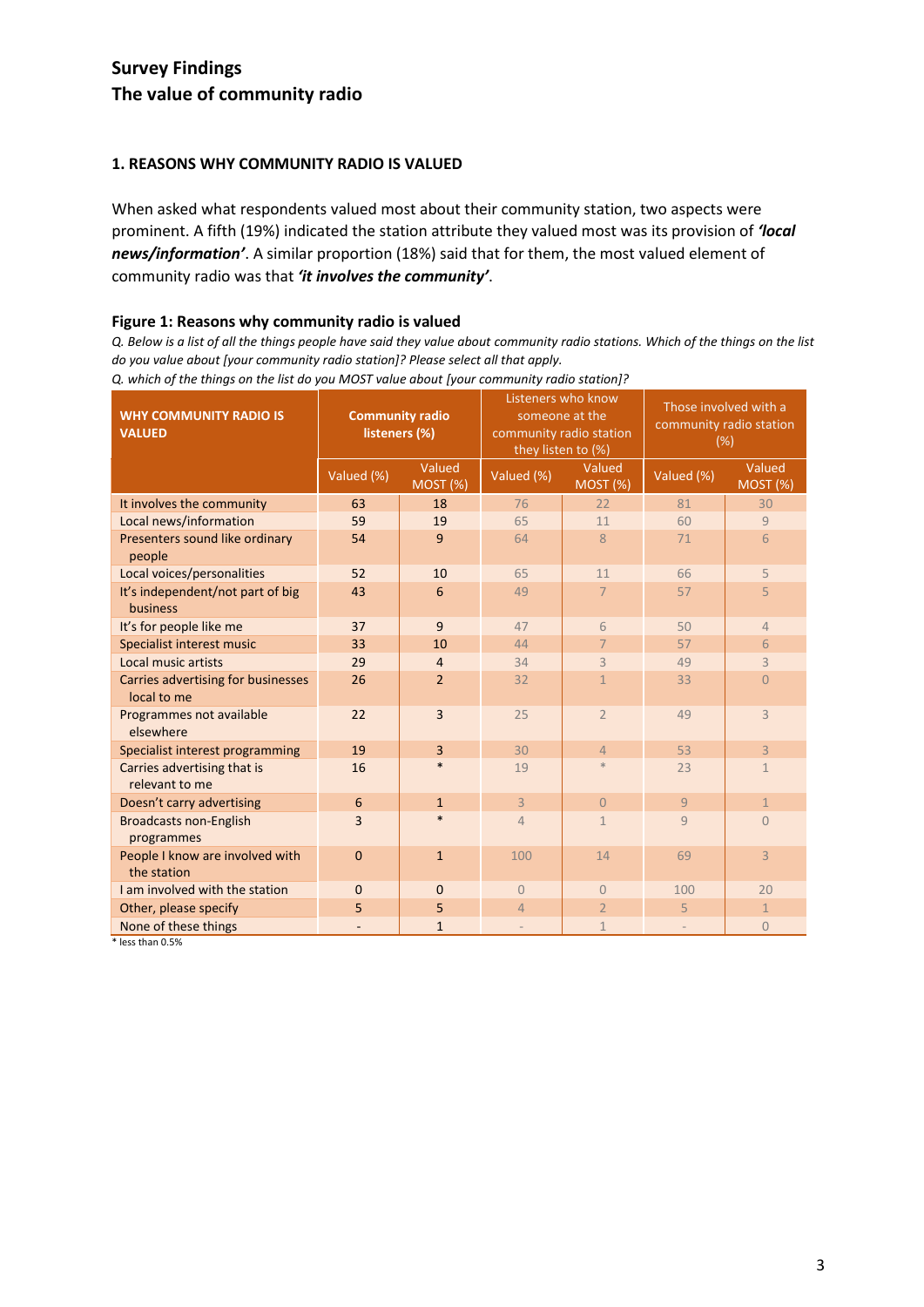#### **2. WHAT WOULD MISS IF COMMUNITY RADIO DID NOT EXIST**

To gain a deeper understanding of the reasons why they value the service they listen to, respondents were asked how they would feel if their community station were no longer on air. They were also asked to explain why they would feel that way. This question elicited a range of responses.

Whilst several reported simply that they would be 'sad', 'disappointed', 'lost' or 'upset', a common word used was 'devasted' and a great many elaborated on how they would feel. Indeed, many responses were several sentences in length, suggesting a strength of feeling.

These responses are categorised into several themes:

- a) News, traffic and weather
- b) Music
- c) Presenters and volunteers
- d) Being 'of the community' and engendering a sense of being connected to the area
- e) Providing a community service
- f) Not-for-profit

[Note that all verbatim responses quoted are exclusively from the community radio *listener group*. Comments from those respondents involved with community radio, or who know someone involved with community radio, are not included.]

#### **a) News, traffic and weather**

The highly local nature of the station means that news, traffic, travel and weather updates are appreciated for having greater personal relevance, since they focus on the immediate area.

*I want to hear local news… not national stations that just blast out music all day except for the occasional weather [and] traffic forecast for places hundreds of miles away from me.*

*I'd miss the friendly chat, local news, road reports and information relevant to the area where I live.*

*I love that it is local and relevant to me (news / traffic info etc).*

*You get more local information ie. news, weather, road information.*

The highly targeted **traffic updates** are valued.

*I would feel gutted as we hear all the local information regarding roadworks, problems, accidents etc etc.*

*The traffic news is very local so useful.*

*I find the early morning travel news particularly useful. The bulletins are every 20 mins or so which is good at the time of day I am on the road.*

*I would miss the local traffic updates.*

*I always know the road situation if I am due to go out and whether to take an umbrella!*

*They provide local news and traffic updates which for this area is important due the high volume of traffic at rush hour.*

The ability to hear **very local news** is also a valued element of community radio, especially in areas where there is no other local station, or if nearby stations cover wider areas.

*I would be very unhappy if [my community station] went off air as there would be no local information or news.*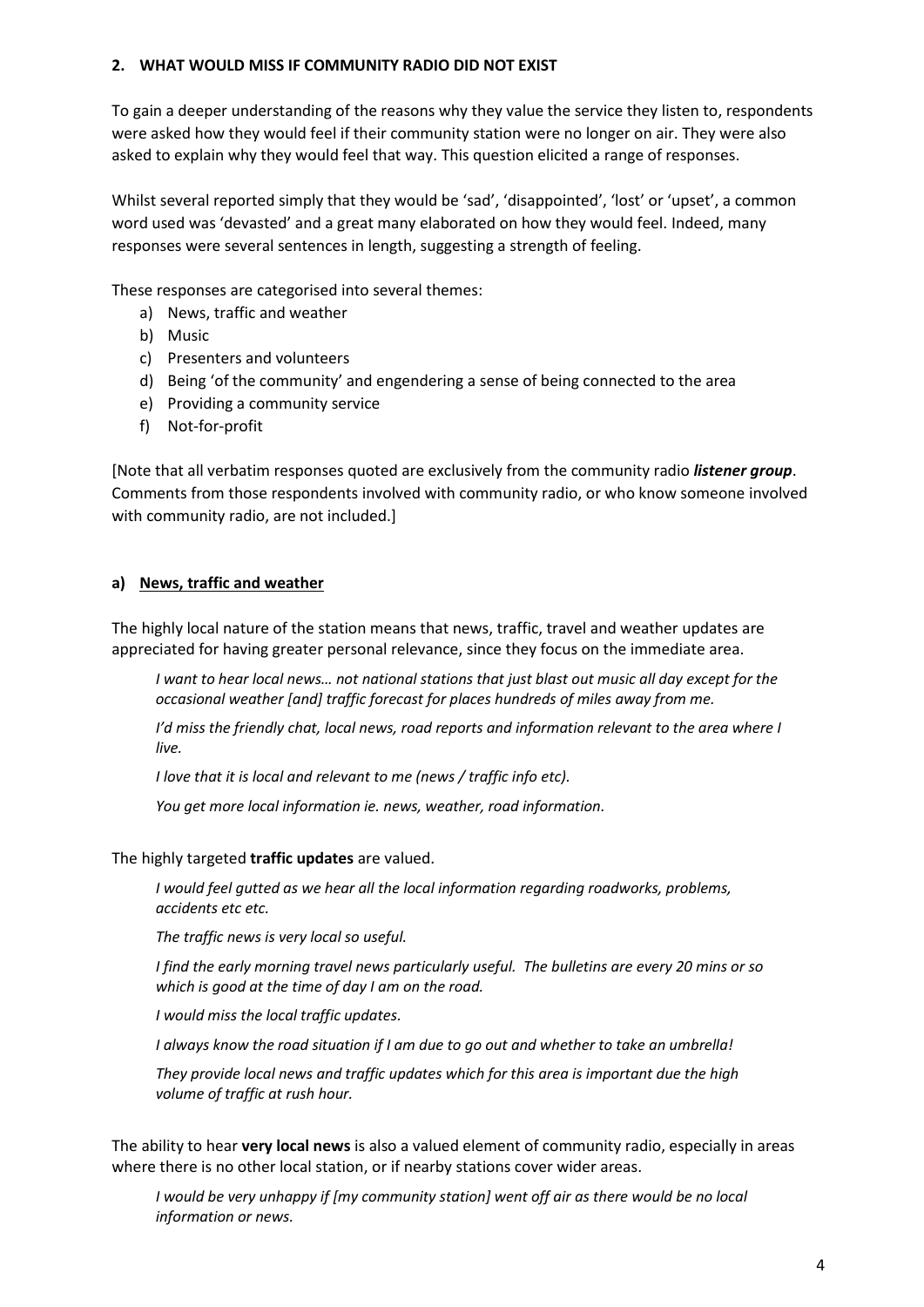*National radio stations do not give news which is relevant to me here in [local area].*

*It's nice to get local news while I'm driving and to feel part of a community.*

*It would be a shame [if my community no longer existed] as it offers VERY local information and news.*

*I would lose my only link to local [town] based news and views. Nobody else does it.*

*Within the [local] area there is NO other way of obtaining local news and information since [other broadcasters] are now almost fully coming from London.*

#### Indeed, in some places, **the absence of a local newspaper means community radio may be the only source of regular local news updates**.

*With no local newspapers, [my community station] is the only way I access local news and information - I rely on it for travel, weather and events.*

*It would be a pity if it closed. There is no other local media that covers local issues. The newspapers are not based in our town anymore.*

*It's the only way to get local news.*

*It would be a shame to lose the localness as we no longer have a local newspaper.*

*[My community station] has become a big part of the communities that it serves, giving local information and news. It has become the only way this information can be found with the demise of local newspapers.*

#### **b) Music**

As well as satisfying functional needs, community radio is also valued as a source of emotional pleasure.

**Music plays a central role** in this and the type of the music played by community stations is regarded by a great many as an extremely influential reason for listening. The specific **music genre** played is important to many.

*It gives me my weekly fix of soul jazz funk & local information.*

*[It is a] great source of dance music locally.*

*I enjoy listening to Indian and Bhangra music.*

*I love to listen to [my community station] to hear the Scottish music since I cannot be in Scotland.*

*For specialist (folk) music that I enjoy.*

*[My community station] has a programme on a Sunday evening… in which the presenter plays music from the thirties, forties etc along with buckets of information about the performers of the time, including their history, past life or what they are doing now if they are still present. [It's] not really my cup of tea, but I get drawn into the show & occasionally he plays a song in which I think "I must get a copy of that!!"*

*I truly love the variety of Celtic music.*

*It plays music from the 60's 70's, which I would miss.*

*My favourite music which is northern soul is not played on any other radio station so I would be gutted if I couldn't listen to [my community station].*

*Reaching the Caribbean community offering music we can't source anywhere else.*

*The specialist music is also amazing. I love listening to the presenters sharing their taste of music with the listeners.*

*No other station exists to promote Scottish music.*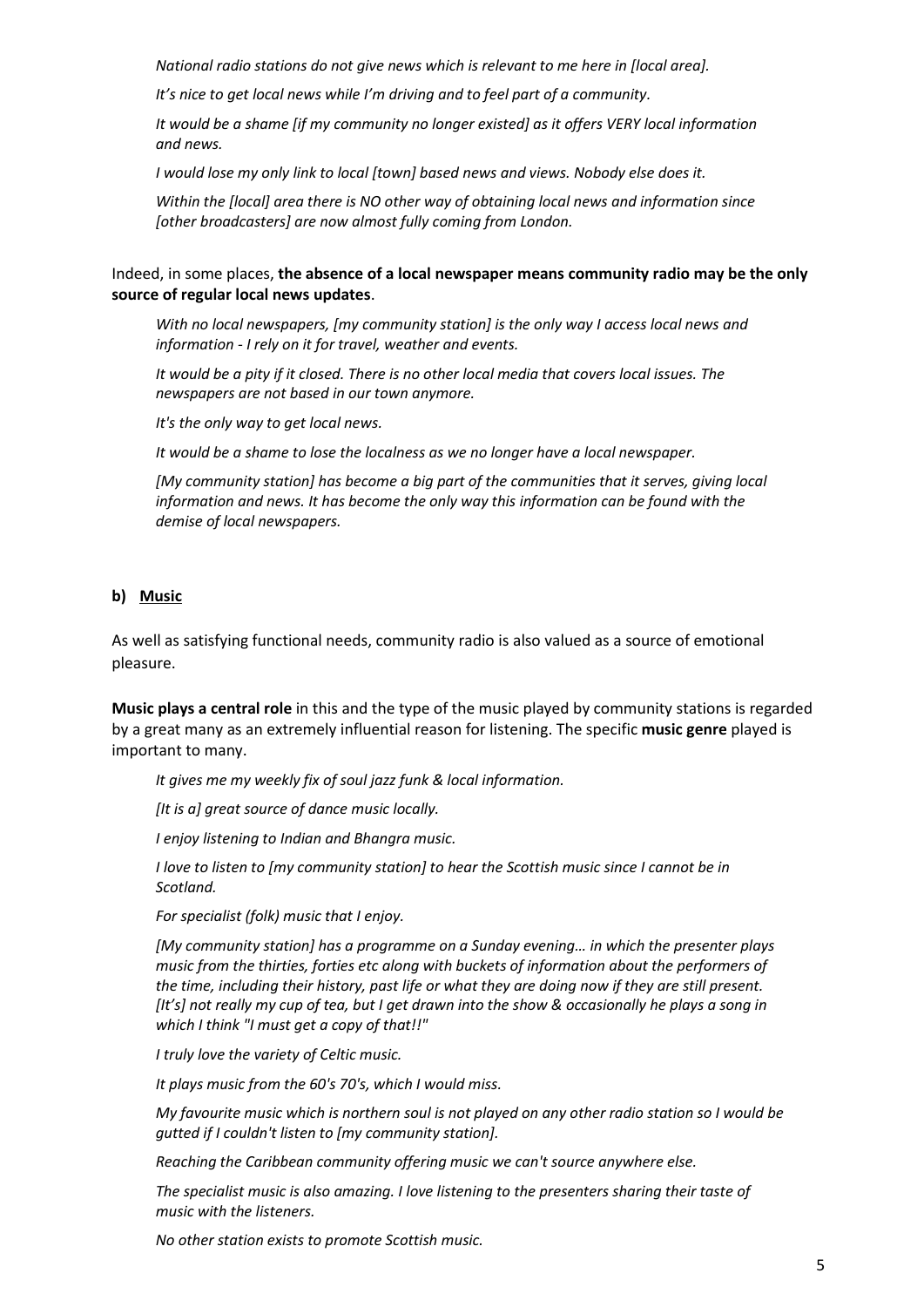*It's very good Bollywood music.*

*The music is great under the umbrella of black music.*

For others, it is **the variety or uncommonness of tracks** played that is appreciated.

*The different music played daily is a massive change to the previous local fm station that played the same songs all day long.*

*I love the music variety.*

*It plays great music across a few different genres.*

*I value the rarely heard music the station plays, whether old or current.*

*They play a very diverse range of music.*

*They play a variety of music from well known as well as little known artists.*

*There is quite a range of music to suit all tastes.*

*Music that very few radio stations play.*

*I would miss the unique programmes and music which is not played elsewhere.*

*They also play a wonderful selection of music, much of which doesn't get aired quite so much on other radio stations.*

*The music is unlike anything else, in terms of specialist stuff.*

*The music certainly is diverse but I mainly listen to soul or funk and get to hear of local gigs.*

*Plays forgotten music.*

*It's an interesting station with an eclectic range of music.*

*[My station] plays an interesting selection of music you can't hear anywhere else.*

*You hear tracks that are from older LPs rather than tracks that have been hits whilst they bring new music too.*

#### Some listeners relish the **unpredictable nature of music selection**.

*It's not formula radio. You never know what songs coming next.* 

*Does not use a fixed playlist like many of the national stations.*

*Doesn't repeat music like other stations do.*

*The playlist is always different and you don't tend to hear the same artists or songs being played constantly throughout the day like you tend to on other stations.*

*The music they play isn't the same old songs you hear every day on local commercial stations.*

Many complained that some (non-community) stations' playlists are, in their opinion, predictable or repetitious.

*I listened to [a commercial network station] for a short while but turned it off as it was so repetitive.*

*It would be a shame [if my community station were no longer broadcast] because national stations are too automated, pre-recorded and play the same songs over and over again.*

*Not happy because other stations tend to play the same thing day in day out.*

*The problem with [some other radio services] is that it is formula based and boring which is why I don't listen to it normally. The music selection is predictable.*

*I gave up on [a national station] with over-the-top presenters and the same play lists all the time. You end up hating tracks you liked because you hear them so often.*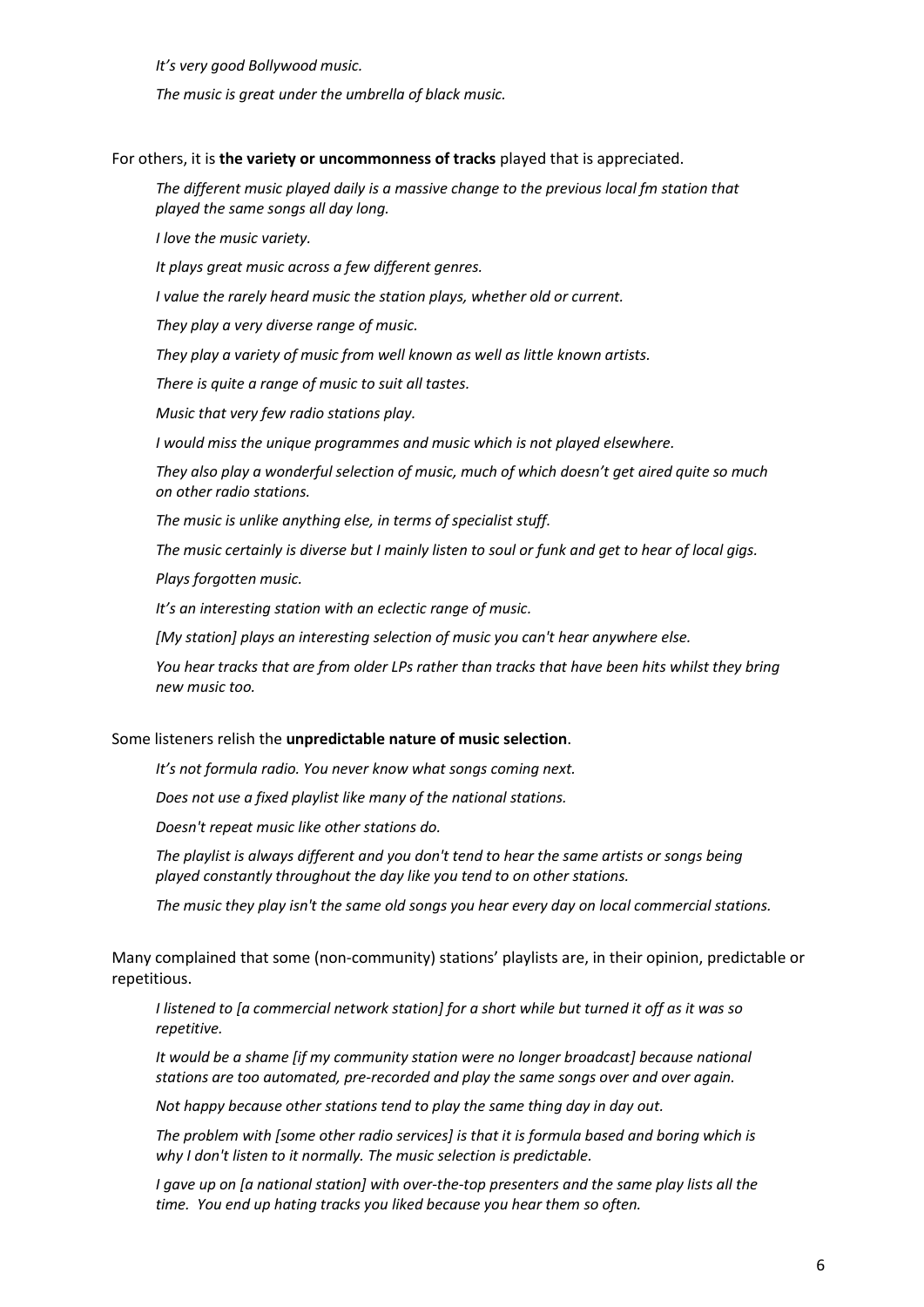*Far too many… broadcasters are now little more than 'jukeboxes', with formulaic styles dictated by some remote 'suits' in a distant city.*

Another aspect of community radio which some listeners appreciate is that it **showcases local musical talent**.

*It is an opportunity to showcase local talent which you would not ordinarily get chance to hear.*

*I would be deeply saddened as there would be fewer outlets for talented local musicians who deserve wider recognition.*

*It plays a good mix of music. Including local artists.*

*It promotes local music in an interesting and honestly enthusiastic way.*

*They also help to deliver music and events in the town such as party in the park, which is local talent and all is provided free.*

*Not only does it showcase amazing local talent in music I discover so much music I love on [my station].*

*It promotes local talent.*

*[My station] involves local people and local talent.*

*It's a great platform for local artists.*

*Is very good at showcasing local musicians and other artists.*

*But most of all wouldn't hear local artists release music.*

#### **c) Presenters and volunteers**

Community radio presenters are valued for several reasons. Often, they are **applauded for the good job they do** and for **being engaging** and **likeable**.

*All the presenters convey their enthusiasm for doing this for the community. I have never felt that the presenter is just doing it because they have to, but because they want to bring joy & happiness to the listeners.*

*The presenters are brilliant at their jobs.*

*The presenters are also ALL fantastic at their jobs.*

*The presenters are brilliant. They know the local area.*

*The presenters are a ray of sunshine in an otherwise blandness radio choice you get on other stations.*

*The presenters are engaging and funny.*

*[My community station] is unique… with very talented and varied DJ s and presenters.*

*The djs and presenters are uplifting and local people giving a happy voice at a really needed time.*

*I would miss the friendly presenters [if my station no longer broadcast].*

*The presenters care passionately about what they are doing.*

Beyond this, however, many mentions were made of the feeling that **presenters feel close and relatable** – down-to-earth and authentic.

*The presenters are empathetic to the situation of their listeners.*

*Music I love & normal down to earth presenters.*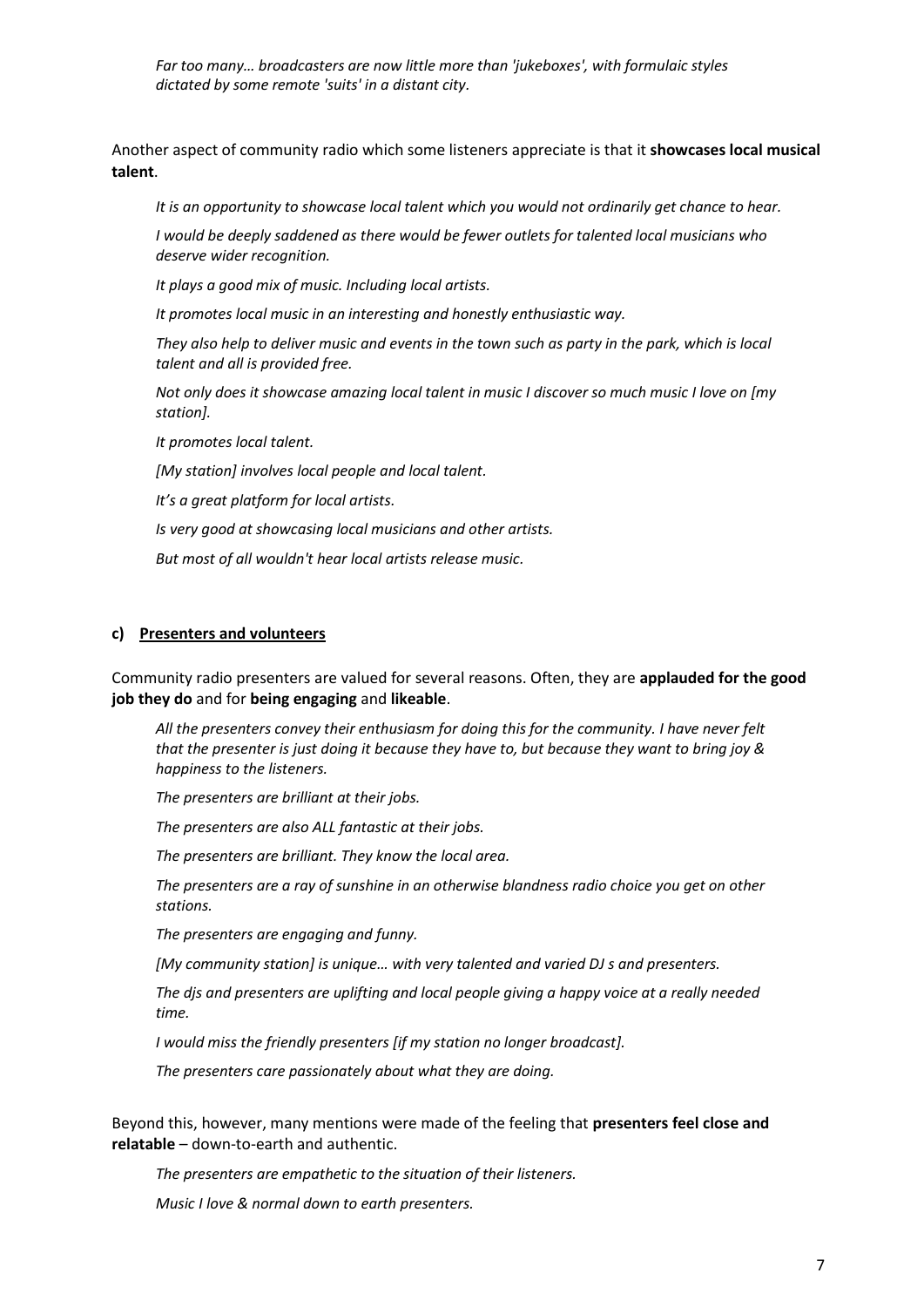*The presenters are great and fun and they communicate fantastically with you individually… I would miss them greatly.*

*The presenters are all locally based and have a real connection to the community.*

*The presenters are happy and down to earth people who keep us all smiling and laughing. They do a wonderful job.*

*The presenters are all volunteers and talk about ordinary life.*

*The presenters are friendly and knowledgeable and are very approachable.*

*The presenters talk about local things that interest me.*

*Presenters are normal people and funny.*

*The presenters are really down to earth.*

*They also have down-to-earth presenters that we can relate to.*

*It's local down to earth on your doorstep service.*

*The presenters are also not fake or patronising like those found on… other mainstream stations.*

*It's a fantastic radio station with human sounding presenters*.

Such is the connection between listener and presenter, many community radio listeners consider **presenters as friends or part of the family**.

*The presenters make me feel like family.*

*The presenters make you feel as though you know them.*

*It'd be like losing a family member. Although I don't know them personally, they feel like my friends.*

*The presenters are good company, very down to earth and the craic is good, it's like having friends in the house, u can relate to the conversations and topics they have!*

*[My community station] feels like family! They are a part of my life whether it is on when I am cleaning, cooking, relaxing or even on my way to work.*

*I feel that the presenters are my friends.*

*DJs have become a family through the love of the music they play. I feel valued and loved.*

*It's like a big family.*

That some presenters may not be polished is not perceived to be a problem. Indeed, for some, it adds to the appeal of listening to community radio.

*There are at least 2 very knowledgeable djs that have experience in specific music fields, their passion and dedication comes across in their broadcast. Also the fact that they are not polished presenters is part of their charm.*

*It would be a loss because most mainstream radio stations sound the same, bland, predictable, boring, whereas [my community station] is still exciting, still raw and listener friendly.*

*It provides a less polished and more honest listening experience. Which I love.*

Listeners take account of and admire the fact that those who work at or host community radio are **volunteers**.

*Volunteers display a real passion and commitment to engaging in [my community station]. The commitment displayed is commendable.*

*I admire their independence and volunteerism and the love they have for sharing this music to the WORLD!*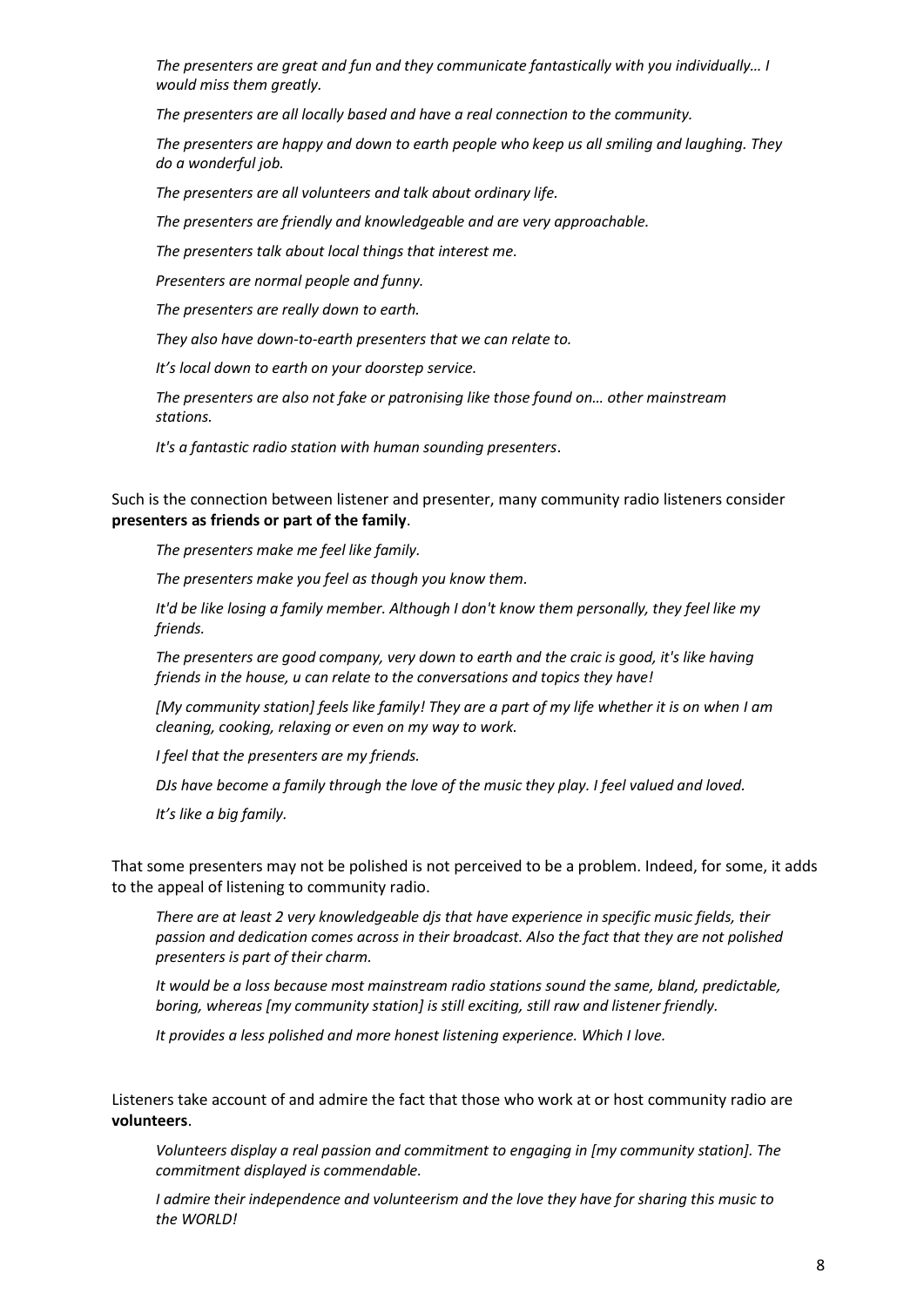*It really is a fantastic station and the staff and volunteers do an amazing job.*

*Its volunteer DJs and staff have got better and better over time.*

*I like that the radio station is run by volunteers.*

*I'd miss the station, the genuine people that give their time to make and present the output.*

*Best station in Wales by far! You wouldn't believe that they are all volunteers!*

*It is run by volunteers that give up their precious time to entertain local people.*

There is an appreciation that community radio can be a **training ground** for those who would like to develop their skills.

*I love listening to the students presenting and following their progress over the years. It's also amazing to hear how the volunteer presenters gain confidence and new skills.*

*It would be a shame to lose it as it's a vital platform for students to learn invaluable skills.*

*[It] helps people to be aspiring presenters.*

*I went to [local] academy and even presented a few shows on [my community station] with my best friend, I went on to follow my passion of performing to London, and now have my own podcast. Think about the opportunity a local station gives to so many!*

*This radio station brings community and supports local toning talent to be included and gives them a chance to be part of [it].*

*To hear young people learning a broad range of radio including specialist music is a great training ground for the evolution of radio.*

*I think this type of radio station is a great place for people to get started in media or in music.*

#### **d) Being 'of the community' and engendering a sense of being connected to the area**

The sheer localness of community radio means many listeners feel a strong affinity with their station – **a common connection**. Some listeners believe that, although other stations may attempt to try to create a sense of being local, they are unable to achieve the same degree of resonance.

*I would feel that there isn't any light being shed on local organisations and communities [if my station stopped broadcasting]. I wouldn't feel a deeper connection and bond to other larger radio stations. The sense of realness would disappear for me.*

*It would be a great loss [if my community station were no longer on air]. National radio has changed dramatically over the last few years, and become very "socially correct", whereas [my community station] has remained true to its roots, and the connection with the local community is very much valued and appreciated.*

*Community radio is what it says on the label and that is what I would miss.*

*The DJs are local, understand the local community and its needs. Not the needs of London. (London life is very different to the rest of the country.)*

*It's not being broadcast from London it's from [my town]. [My community station] fills the gap that local commercial stations once had until they moved to London. It's our community station.*

*[My station] offers a lot of community aspects compared to other stations that are networked or national.*

*It would be a loss to the community as it fills a gap created by the expansion and regionalisation/ nationalisation of other radio services.*

*It would be a real shame as local radio represents our area. It covers things relevant to [my town]. The broadcasters know the area and you feel they know and appreciate the people. National stations seem to be faceless and do not represent the local people.*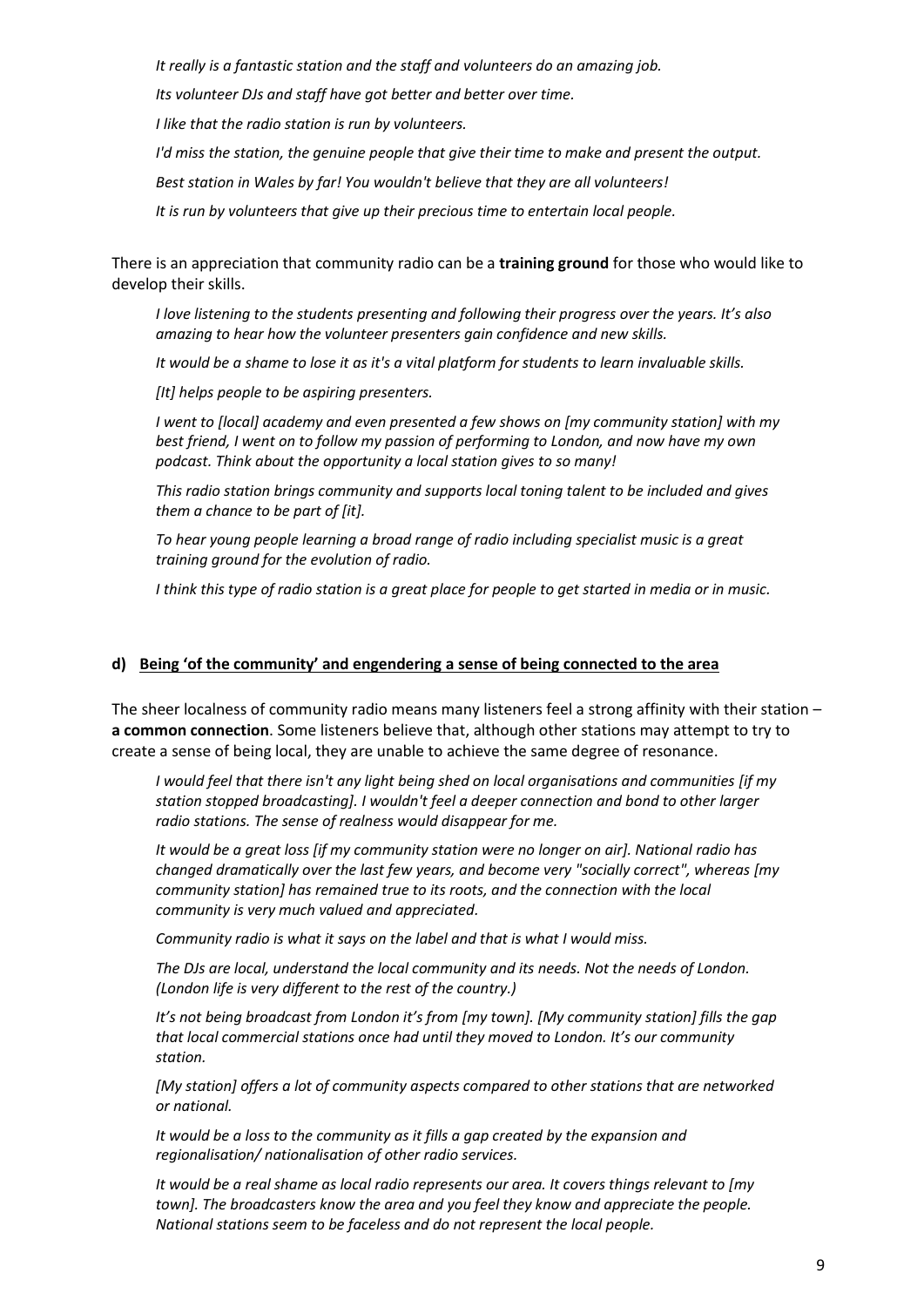*[My community station] is a true radio station with the interests of its listeners at the core - not a corporate or government mouthpiece.*

In contrast, non-community stations are perceived by some community radio listeners to be impersonal or paying merely lip-service to providing content of relevance to the local area.

*All the local radio shows other than this one are networked and not relevant to the local area.*

*National radio and large commercial stations are impersonal. There is a greater sense of real connection with local radio.*

*[My community station] has filled the gap nicely where other stations have centralised.*

*I'd feel disappointed. All the 'local' stations aren't local anymore. They're all owned by big conglomerates with national presenters who say the name of your local radio station prerecorded every so often.*

Helping engender a feeling of connection is the fact that many community stations encourage **listener participation**.

*It involves all communities, people are allowed to phone in on quizzes, talks or just to have a song played.*

*Listeners can be involved by requesting music.*

*The djs engage with the listeners all the time with local competitions.*

*They reply to messages and you can ring them!*

*We love the interaction it has with local people, you can always phone up and talk the DJ's about anything of interest.*

*Local content and information is important to me, with the ability to regularly interact with presenters and influence content. This becomes more difficult with regional radio, and impossible with national radio.*

*I moved to [town] from a tiny village and [my community station] helped me feel at home in a big town. I was even more surprised when I actually saw the studio one day when walking to town! I've even popped in.*

*The presenters involve the local people with the request shows and competitions.*

*The station runs local events such as quizzes for local people as well as the radio shows. I have made great friends through these activities.*

#### **e) Providing a community service**

Many listeners value their community station because it is **a way in which to hear about issues and goings-on in the area**.

*[My community station] is fully interactive and at the pulse of the community with… interviews with local councillors, politicians and not for profit organisations, charities.*

*I would feel like we are missing a vital local source of information and something that supports great causes in my area.*

*I value the information about local businesses, events and community projects, which are difficult to learn about through any other media.*

*It also has incredible interviews with many important pillars of the community. From grassroots charities to local businesses. This radio station is incredible, it makes me feel even more connected to the city I love.*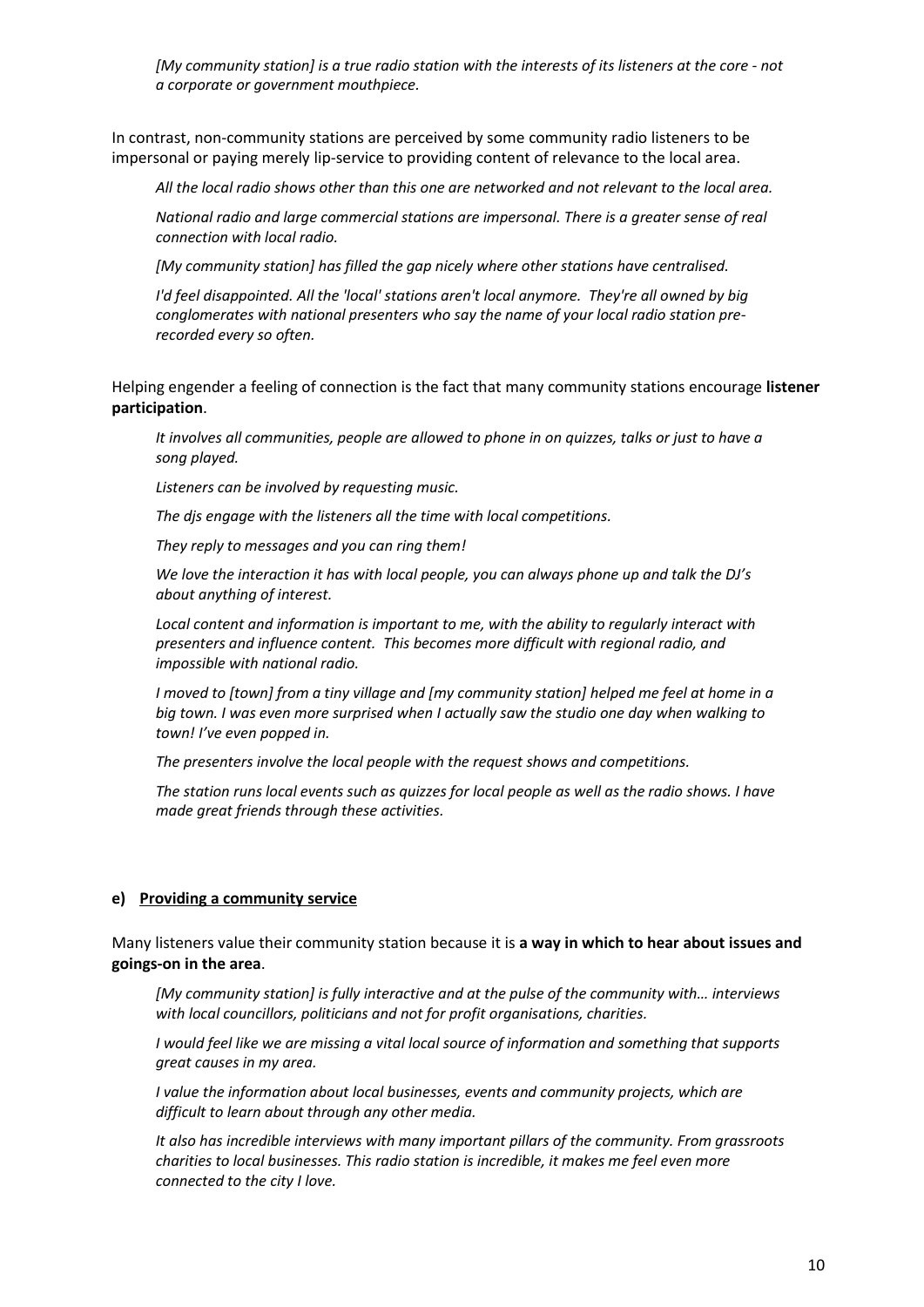Many respondents mentioned that their community station had been able to provide **practical and emotional support during the coronavirus pandemic**.

*[My community station] have been invaluable during the Covid pandemic listening to the views and thoughts of the listeners.*

*[My community station] has been very important during Lockdown in keeping spirits up and passing on community news. The presenters have worked from home and the studio to maintain a radio service which has helped families so much.*

*I would be very disappointed as all the presenters are local and they have been very good at helping with the pandemic as they gave out information about what was happening in the area, what shops were open, how the covid rates affected the area.*

*It has been so, so important during the pandemic, feels like part of the family and keeps you well informed of both local and national issues.*

*Being in lockdown has been very hard and lonely so it's good to have something to listen to that I can associate with.*

*It has kept me sane whilst working from home during lockdown. it updates on local issues and problems.*

*The djs and listeners make you feel welcome and the music they play and how they interact with their listeners lifts my spirits and makes my bad thoughts disappear this lockdown and covid is enough to make you think bad thoughts but with this station makes you feel like your there with the djs.*

*They have been a great comfort during the pandemic and lockdowns.*

*Very community focused and have been great getting us through lockdown!*

*Locked in at home during lockdown especially, local ness and community is everything - a direct link to things you know and information you need.*

*[My community station] have played an integral role in the community during lockdown providing support to the housebound, food bank and people in need.*

*My husband and I have been listening to the online church service on Sunday mornings and because of the lockdown it has been particularly helpful.*

*During Covid it has been very beneficial to the community in general and myself.*

*They have been very good at helping with the pandemic as they gave out information about what was happening in the area, what shops were open, how the covid rates affected the area.*

*[My community station] has been a vital part of our community during the pandemic. It has helped local communities come together and share local information and much needed support.*

*It would be a shame as it has provided valuable support during difficult times, including Covid.*

*There is always something on especially now about the covid injections.*

#### More broadly, listeners appreciate their station because it **raises awareness of local services**.

*Also, the station has done a lot of fundraising and promotions of local services such as food banks and help groups.*

*[It] provides local services not available elsewhere eg ask the local councillors questions.*

*It's been very helpful plugging our local library of which I am the Chair of the friends group.*

*I would miss… their fund raising.*

#### Listeners also like that their station highlights **local good causes.**

*They have always supported local charities.*

*It promotes an awful lot of local charities and businesses.*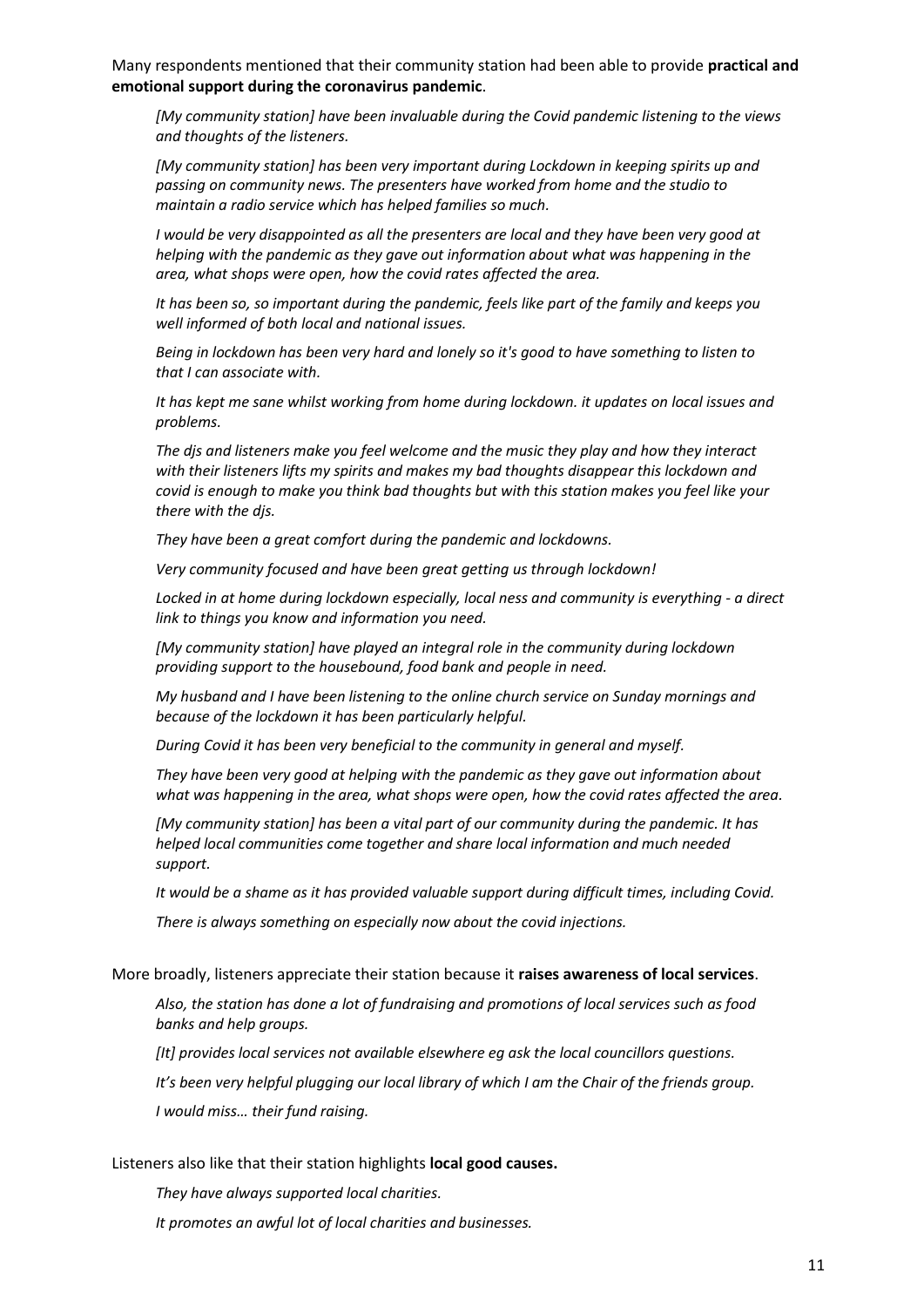*It supports worthy causes.*

*It's great to hear about local events and charities.*

*It's not only really well run with some excellent presenters and programmes but is also a force for good in the community.*

And they welcome their station's support of **local events**.

*Most of the presenters have become local celebrities and always appear at local outside events, car shows, local live band concerts, school fund raising events.*

*[My community station] is the last really local radio station in [town] that talks about the local area, supports local events and reflects the opinions of the community.*

*It helps to advertise any local events.*

*I feel I would miss out on hearing about interesting local events.*

*It promotes local music and local events. It also interviews people about events / news) topics happening in [city] or nearby which are interesting.*

*I would be very disappointed as you get to know the presenters over time and see them at local events/community events.*

*Presenters that live in the local area and get involved in the community. Always present and local events and are very approachable.*

*It is good for telling people about local events within our area.*

*[My community station] supports local public events.*

*Especially in Ramadan they have special events on all month.*

*It would be very sad as a great service promoting local and National events.*

*I often hear about local events that I would not otherwise find out about or bother searching for online.*

*It involves the community and speaks about being LGBT issues, covers big events like Newcastle Pride and brings the community together.*

*They also keep us up-to-date with coming events and activities.*

*It's a great station and for those of us organising local events it's the best way to promote things.*

*I have worked in partnership with the station for years where it has provided me a regular platform to share our programme of films, theatre and events at [local independent] cinema.*

#### **f) Not-for-profit**

Several respondents applauded that their station was not motivated by financial aspirations.

*I love that they are local and work with charities and it's not all about the money for them.*

*It is very local not for profit and the station is run by people interested in radio and the local community.*

*Listening to [my community station] on Sunday afternoon/evening offers a wide music field that no other station nationally or locally offers. To lose that would reinforce the feeling that everything is about making money rather than the enjoyment of the music and life.*

*There would be a big hole in the lives of a lot of lonely, and older, people who only have the*  radio for company and who KNOW that "their" local station, manned by people from their *area, caters for them, not for some giant corporation which is only looking to make money.*

*[My community station] is the perfect example of how a local radio station should be: Community first, not profits.*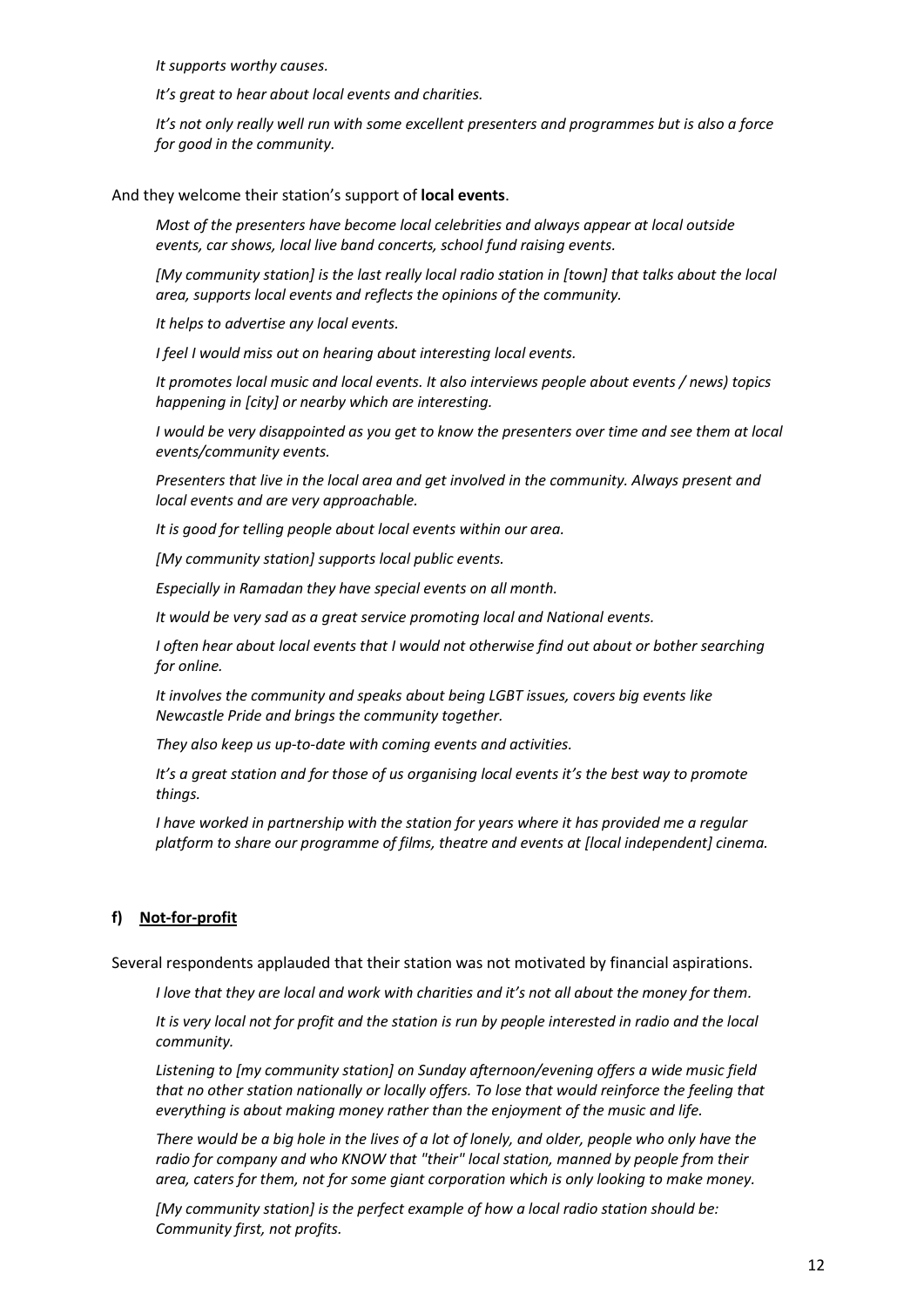That said, some listeners welcomed that their community station carried advertising of local relevance.

*Although it is not my primary reason for listening, I would miss the local voices, the local advertising and that community connection.*

*I love the music variety and the local aspect to the news, adverts and occasional guests.*

*The station is local to the area as is the advertising.*

*The adverts give valuable information for services on offer to locals and travellers alike.*

*It's got very local advertising too.*

*It has local stories, local weather forecast and local adverts.*

*Even the commercials are advertising local businesses.*

Some listeners liked that their community station carried less advertising than compared to other radio services.

*Unlike commercial stations, the programmes are not over-run with adverts every few minutes, and the firms who do advertise are local and recognised by the listeners.*

*If [my community station] ceased on the airwaves I'd feel disappointed as it is my go to station for great music, less advertising and local presenters.*

*I hate advertising as much as anyone and I'm glad it's got great music uninterrupted.*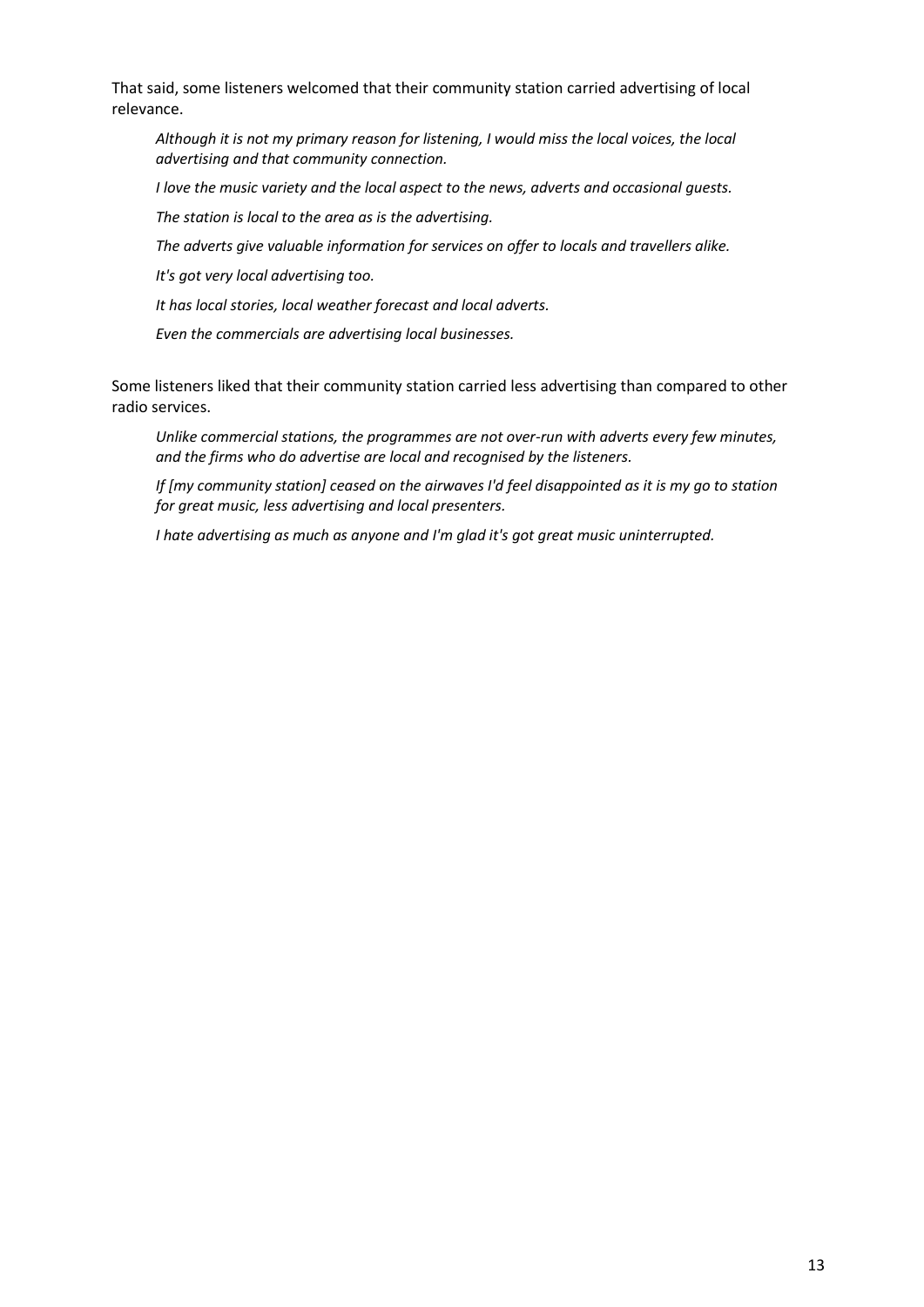#### **3. ALTERNATIVES TO COMMUNITY RADIO**

The community radio listeners in the survey found it difficult to decide on which media they would turn to should their community station stop broadcasting. Despite a range of alternative media being suggested, none received the attention of more than a fifth of listeners. Indeed, more than a fifth said either that nothing else would replace their community radio listening time, or that they simply could not think of alternative.

Whilst national BBC radio and local radio in general received the most nominations, it is notable that 'streamed music services' was the fourth most frequently mentioned alternative. This suggests total radio listening time could be reduced among this group if community radio ceased to exist.

#### **Figure 2: Alternatives to community radio**

*Q. If [your community radio station] ceased to exist, which media, if any, would you turn to instead to replace it? Please select all that apply.*

| <b>MEDIA SUBSITITUTES TO</b><br><b>COMMUNITY RADIO</b> | <b>Community radio</b><br>listeners (%) | Listeners who know<br>someone at the<br>community radio station<br>they listen to (%) | Those involved with a<br>community radio station<br>(%) |
|--------------------------------------------------------|-----------------------------------------|---------------------------------------------------------------------------------------|---------------------------------------------------------|
| <b>National BBC radio</b>                              | 19                                      | 15                                                                                    | 22                                                      |
| Local BBC radio                                        | 18                                      | 16                                                                                    | 23                                                      |
| Local commercial radio                                 | 17                                      | 17                                                                                    | 12                                                      |
| <b>Streamed music services</b>                         | 13                                      | 18                                                                                    | 18                                                      |
| National commercial radio                              | 10                                      | $\overline{7}$                                                                        | 11                                                      |
| Social media                                           | 10                                      | 14                                                                                    | 16                                                      |
| Local online media                                     | 8                                       | $\overline{7}$                                                                        | 14                                                      |
| YouTube                                                | 8                                       | $\overline{7}$                                                                        | 14                                                      |
| Specialist interest online media                       | 6                                       | 4                                                                                     | 12                                                      |
| Local/regional newspaper                               | 4                                       | 5                                                                                     | $\overline{7}$                                          |
| Live TV                                                | 3                                       | $\overline{2}$                                                                        | 5                                                       |
| On-demand TV                                           | $\overline{2}$                          | 4                                                                                     | 3                                                       |
| National newspaper                                     | $\overline{2}$                          | $\mathbf{1}$                                                                          | $\overline{4}$                                          |
| Local magazine                                         | $\overline{2}$                          | $\mathbf{1}$                                                                          | $\overline{3}$                                          |
| Specialist interest magazine                           | $\mathbf{1}$                            | $\mathbf{1}$                                                                          | $\overline{2}$                                          |
| National magazine                                      | $\mathbf{0}$                            | $*$                                                                                   | $\mathbf{1}$                                            |
| Other, please specify                                  | 3                                       | $\overline{3}$                                                                        | 5                                                       |
| Don't know                                             | 12                                      | 14                                                                                    | 10                                                      |
| Nothing else                                           | 10                                      | 15                                                                                    | 11                                                      |

\* less than 0.5%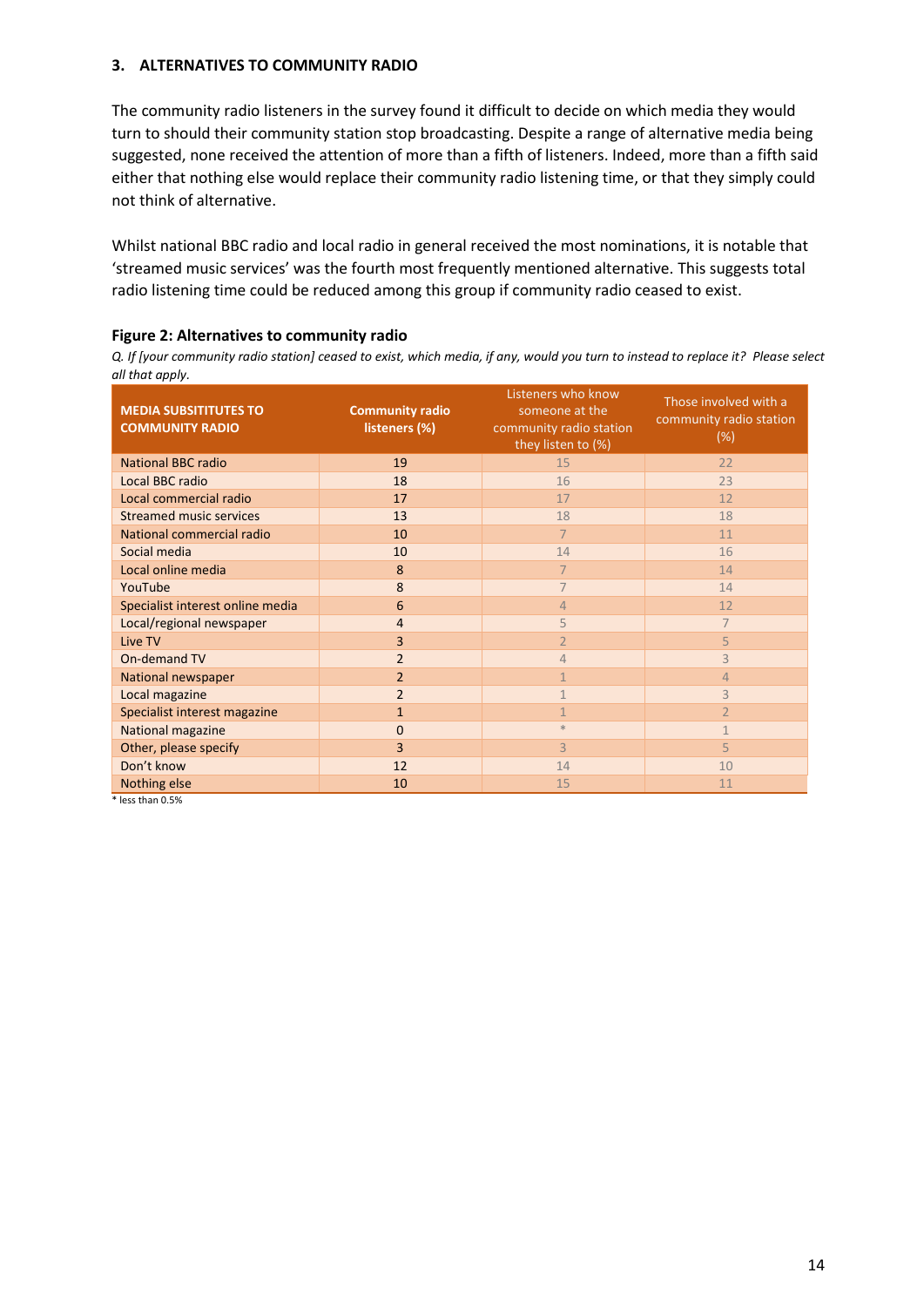# **APPENDIX**

# **1. Survey respondent profile**

*Note: Due to the method used to conduct this research, the respondent profiles outlined below should not be relied upon to be representative of the entire UK community radio audience. The definitive source of radio audience estimates and demographic profiles is RAJAR, the body in charge of measuring UK radio audiences.*

In very general terms, those community radio listeners who participated in the survey were relatively more likely to have the following demographic characteristics:

- − Aged 45-64 (52%)
- − Male (57%)
- − Work full-time (53%), plus a fifth retired (21%)
- − Social grade ABC1 (67%)
- − Married or living as part of a couple (66%)
- − Live in households comprising two adults (59%)
- − Live in households with no children (74%)
- − Own their own home (69%)
- − White ethnic group (91%)

Seven in ten respondents (70%) first tuned to their community station more than a year ago. A fifth (20%) first listened to it over five years ago, suggesting a relatively high degree of loyalty.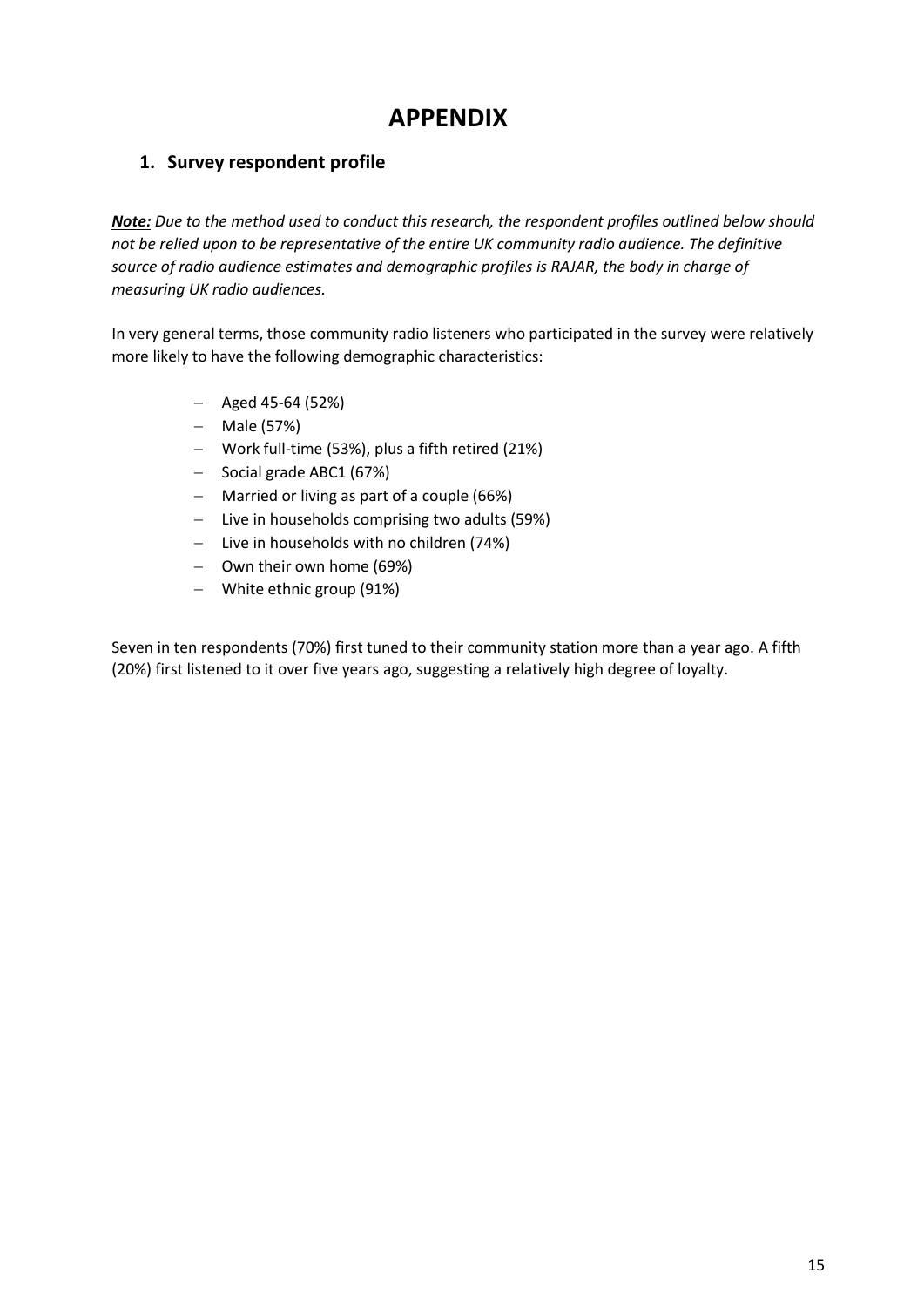# **2. Community Radio stations listened to by survey respondents**

| 10 Radio                                  |
|-------------------------------------------|
| 1BTN                                      |
| <b>3TFM Community Radio for Health</b>    |
| Abbey 104                                 |
| <b>ABC FM</b>                             |
| Academy FM 105.9 (Folkestone)             |
| <b>AIR</b>                                |
| <b>ALL FM</b>                             |
| Awaaz FM (Southampton)                    |
| Awaz FM (Glasgow)                         |
| <b>BCB 106.6 FM</b>                       |
| <b>Beat Radio</b>                         |
| <b>Belfast FM</b>                         |
| <b>BFBS Aldershot</b>                     |
| <b>Black Cat Radio</b>                    |
| <b>Black Country Radio</b>                |
| <b>Black Diamond FM</b>                   |
| <b>Bolton FM</b>                          |
| <b>Bradley Stoke Radio</b>                |
| <b>Bristol Community FM (BCFM)</b>        |
| <b>BRO Radio</b>                          |
| <b>Burgess Hill Radio</b>                 |
| Cabin FM                                  |
| Cambridge 105 FM                          |
| <b>Canalside's The Thread</b>             |
| Cando FM                                  |
| <b>Carillon Wellbeing Radio</b>           |
| Castledown FM                             |
| <b>Celtic Music Radio</b>                 |
| <b>Chelmsford Community Radio</b>         |
| Coast and County Radio (Scarborough)      |
| Coast FM                                  |
| <b>Community Voice FM</b>                 |
| Cross Rhythms City Radio (Stoke on Trent) |
| <b>Cumbernauld FM</b>                     |
| Dales Radio                               |
| Diverse FM                                |
| Drive 105 FM                              |
| Drystone Radio                            |
| <b>Dunoon Community Radio</b>             |
| East London Radio                         |
| <b>East Coast FM</b>                      |
| <b>Endeavour FM</b>                       |
| Erewash Sound                             |
| <b>Exmouth AIR</b>                        |
| <b>Fantasy Radio</b>                      |
| <b>Fever FM</b>                           |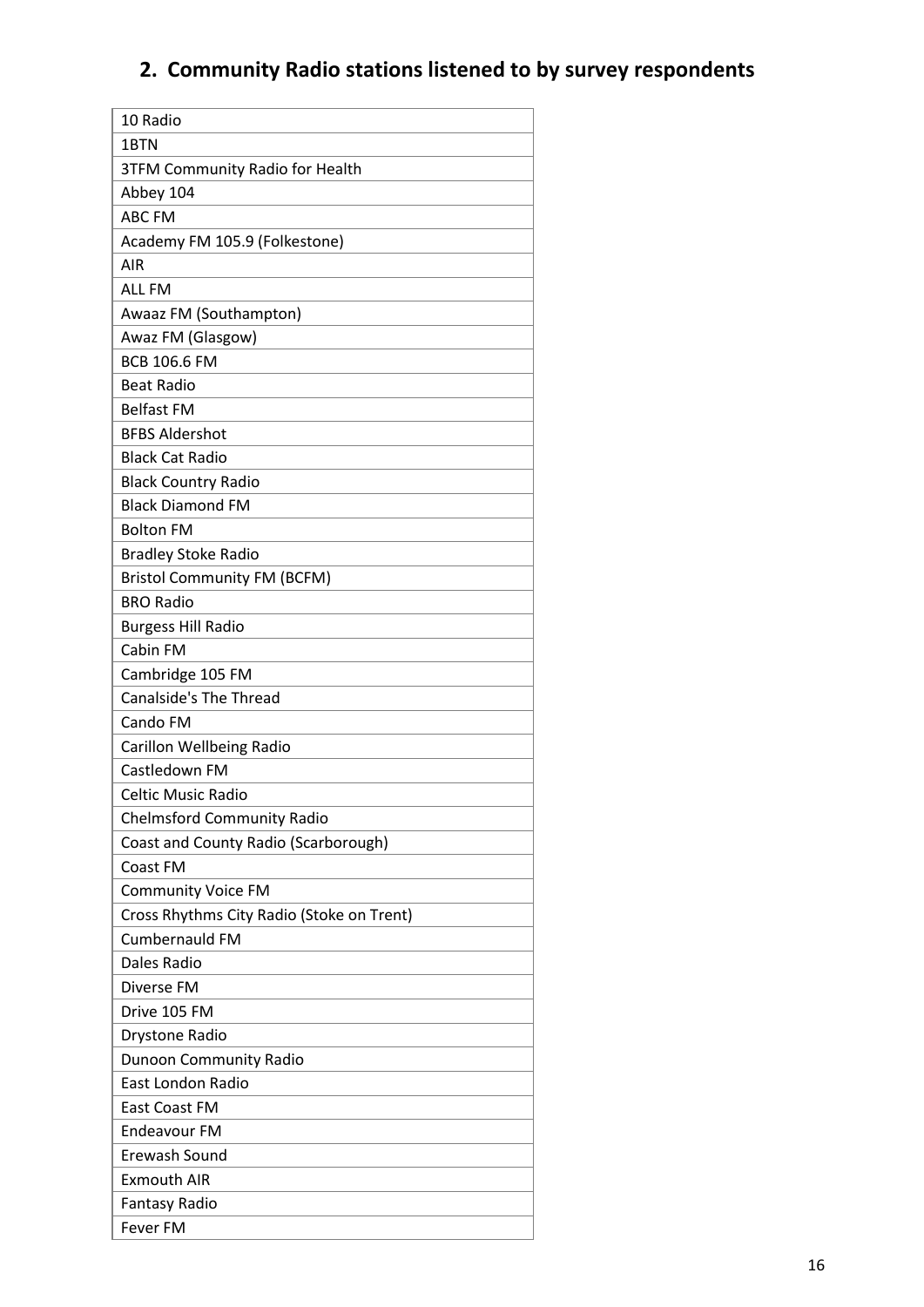| <b>Fiesta FM</b>               |
|--------------------------------|
| Forest FM                      |
| fUSe FM                        |
| <b>Future Radio</b>            |
| Gateway 97.8                   |
| Gloucester FM                  |
| <b>Gravity FM</b>              |
| <b>Great Driffield Radio</b>   |
| <b>GTFM Pontypridd</b>         |
| Harborough FM                  |
| <b>Harbour Radio</b>           |
| Harrogate Community Radio      |
| <b>HCR FM</b>                  |
| Hermitage FM                   |
| Hope FM                        |
| Hot Radio 102.8                |
| Ipswich Community Radio        |
| Islands FM 107.9               |
| Jorvik Radio                   |
| K107 FM                        |
| <b>KCR</b>                     |
| <b>KeeP 106</b>                |
| Keynsham Town Community Radio  |
| Leicester Community Radio      |
| Link FM                        |
| Lionheart Radio                |
| Maritime Radio                 |
| <b>Mearns FM</b>               |
| <b>MKFM</b>                    |
| Nevis Radio                    |
| <b>Ninesprings FM</b>          |
| <b>NLive Radio</b>             |
| North Manchester FM            |
| Nova Radio North East 102.5 FM |
| <b>Oldham Community Radio</b>  |
| Park Radio                     |
| <b>Penistone FM</b>            |
| <b>Phoenix FM</b>              |
| <b>Phonic FM</b>               |
| Pride FM                       |
| Quay FM                        |
| <b>Radio Cardiff</b>           |
| Radio Caroline                 |
| Radio LaB                      |
| Radio Leyland                  |
| <b>Radio Newark</b>            |
| Radio Newquay                  |
| <b>Radio Plus</b>              |
| <b>Radio Saltire</b>           |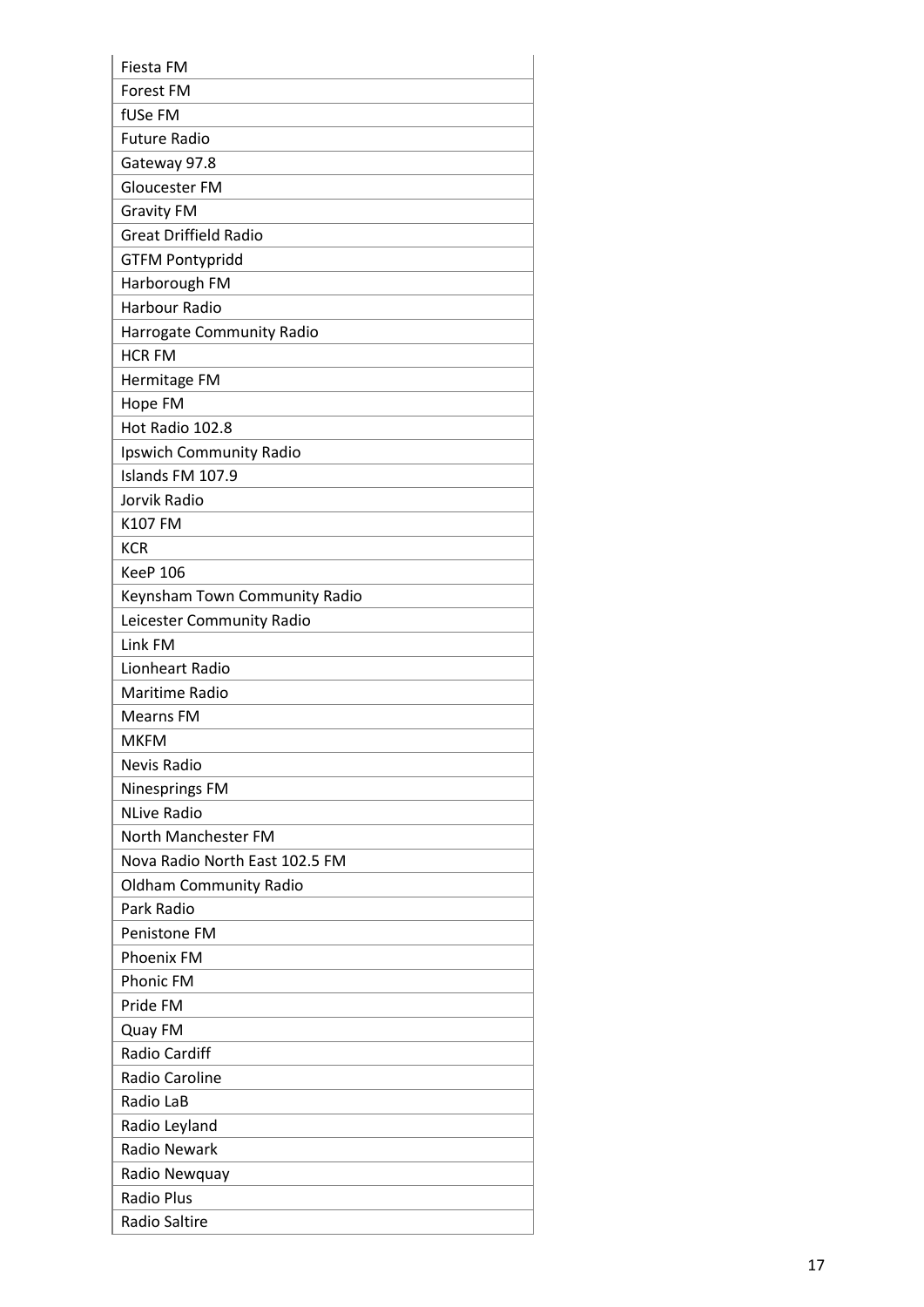| Radio Skye                       |
|----------------------------------|
| <b>Radio Tircoed</b>             |
| Radio Tyneside                   |
| Radio Verulam                    |
| Radio Wimborne                   |
| Radio Wymondham                  |
| Radio2Funky                      |
| <b>Raidio Failte</b>             |
| <b>Red Kite Radio</b>            |
| Reprezent 107.3 FM               |
| <b>Resonance FM</b>              |
| Rhondda Radio                    |
| Riverside Radio                  |
| <b>RNIB Connect Radio</b>        |
| Rossendale Radio                 |
| Salaam Radio                     |
| Salford City Radio               |
| Seahaven FM                      |
| Seaside FM 105.3                 |
| Sedgemoor FM                     |
| <b>Sescot Radio</b>              |
| SFM 106.9                        |
| Sheppey FM                       |
| shmu FM                          |
| Shoreline                        |
| Sine FM                          |
| Siren FM                         |
| Somer Valley FM                  |
| Source FM                        |
| Spark FM                         |
| Susy Radio                       |
| Swindon 105.5                    |
| Tempo 107.4 FM                   |
| The Beat London 103.6FM          |
| The Eye                          |
| The Voice                        |
| This is the Coast                |
| <b>Thornbury Radio</b>           |
| <b>Tone FM</b>                   |
| Uckfield FM                      |
| Ujima Radio                      |
| Unity 101 (Southampton)          |
| Unity FM (Birmingham)            |
| <b>Vectis Radio</b>              |
| Vintage Radio                    |
| Voice FM                         |
| WCR (Warminster)                 |
| WCR FM (Wolverhampton)           |
| <b>West Hull Community Radio</b> |